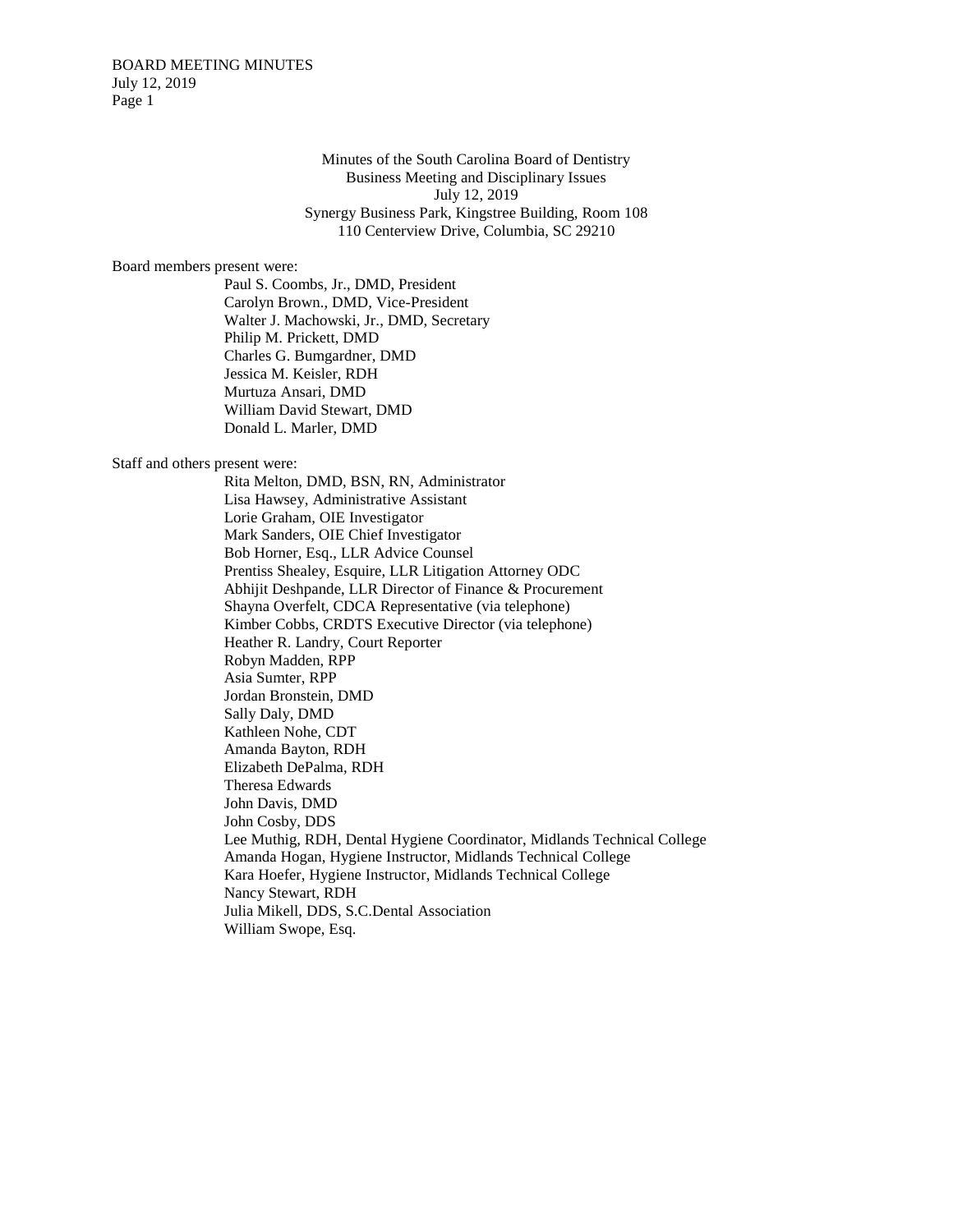### CALL TO ORDER:

The Regular Session of the South Carolina Board of Dentistry was held at the Synergy Office Park, Kingstree Building, 110 Centerview Drive, Room 108, in Columbia, South Carolina. Whereas, proper notice of date, time, place and agenda information having been properly provided to THE STATE NEWSPAPER AND ASSOCIATED PRESS and proper notice also having been posted at the LLR Office Building 24 hours prior to the time scheduled for the meeting and a quorum having been noted as present. Dr. Coombs, Board President, called the meeting to order at 9:00 a.m. A quorum was noted as present. Bob Horner, Esq., served as the Board's Advice Attorney. The Board members introduced themselves.

### APPROVAL OF THE AGENDA

Dr. Marler made a motion to approve the agenda. Dr. Machowski seconded it. The motion carried.

## APPROVAL OF MINUTES

Dr. Stewart made a motion to approve the minutes. Dr. Bumgardner seconded it. The motion carried.

#### BOARD ABSENCES—No Absences

## DISCIPLINARY ISSUES REPORT

Mark Sanders, OIE Chief Investigator, gave the report. He stated his office is submitting 27 cases for dismissal. Dr. Bumgardner made a motion to accept the cases for dismissal. Dr. Brown seconded it. The motion carried. Mr. Sanders submitted four formal complaints for approval. Dr. Machowski made a motion to accept the four formal complaints. Dr. Ansari seconded it. The motion carried.

Mr. Sanders presented four letters of caution for approval. Dr. Bumgardner made a motion to accept the letters of caution. Dr. Marler seconded it. The motion carried.

Mr. Sanders stated for the second quarter ending June 30<sup>th</sup>, OIE received 24 cases; for the second quarter ending June 30<sup>th</sup>, OIE closed 14 cases. As of today's date, there are 37 active investigations in OIE.

#### ODC REPORTS

Prentiss Shealey, Esq. reported that the Office of Disciplinary Counsel has 31 open cases, and that's 22 respondents. There are seven that are pending consent agreements; there are ten that are pending memorandum of agreements; nine are pending a panel hearing; three are pending a board hearing that will be heard today; two are pending a final order; 11 cases were closed since July of last year.

## **Disciplinary Hearings**

Prentiss Shealey, Esq. stated there are three cases for this Respondent and this is a closed hearing. The case numbers are 2018-22, 2018-72 and 2018-73

A closed hearing was held for the Respondent. Bob Horner, Esq. advised the Board. The Respondent was represented by William Swope, Esq. The state was represented by Prentiss Shealey, Esq. After the cases were presented by both Attorneys and the Respondent, Dr. Machowski made a motion to go into executive session to seek legal advice. Dr. Marler seconded it. The motion carried.

Dr. Bumgardner made a motion to come out of executive session. Dr. Marler seconded it. The motion carried. Dr. Machowski made a motion that the Board impose a public reprimand, that he must continue with the terms and conditions known to Respondent and the Board, at the end of which he must come back before the Board, that he has no possession of nitrous or no use of nitrous during his probationary period, that he take four hours of continuing education on chart maintenance. Further, his license shall be suspended for five years with a stay during the period of five years. He can apply for his license to be fully reinstated after five years of compliance with those terms and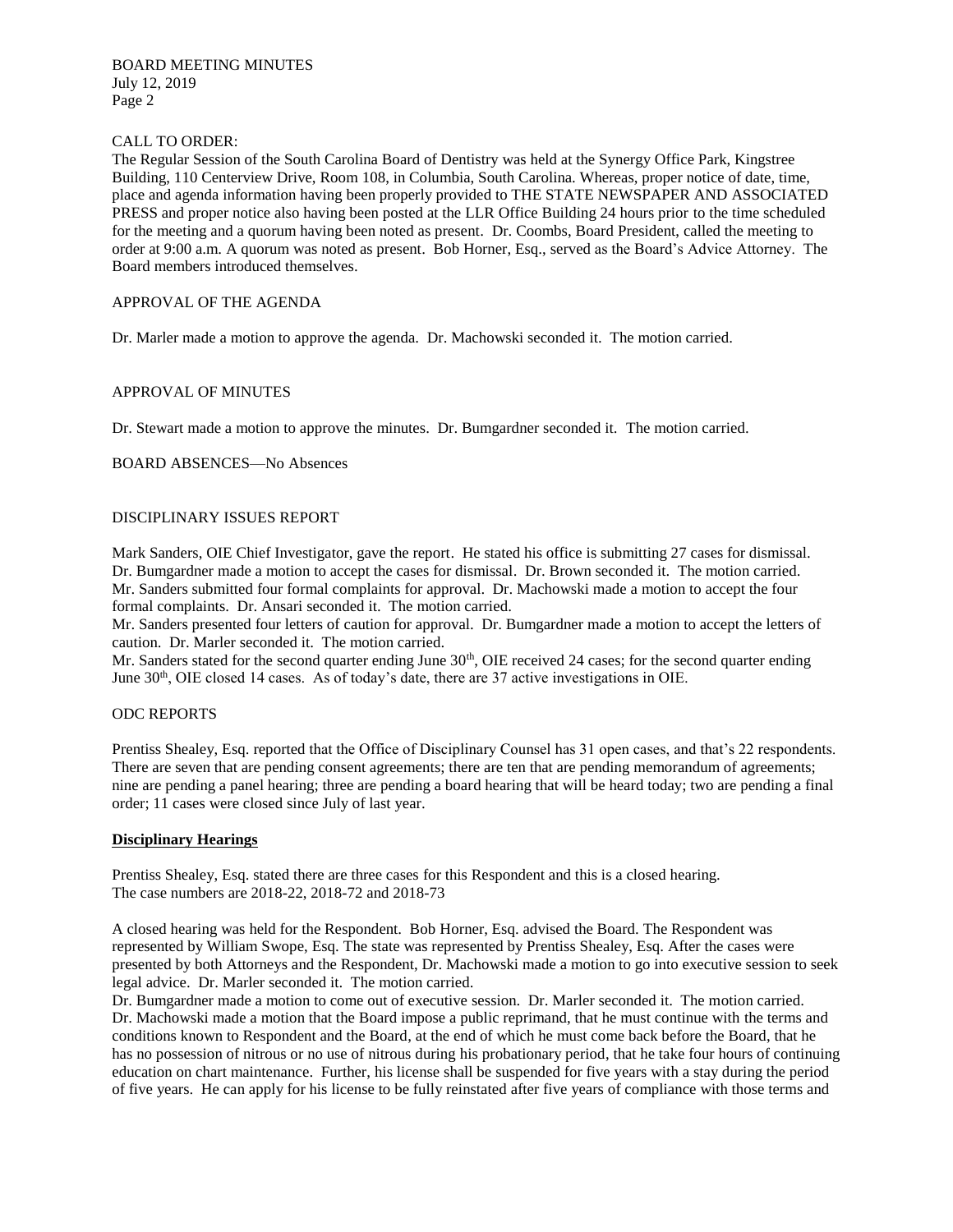BOARD MEETING MINUTES July 12, 2019 Page 3

conditions known to him and the Board. His continuing education must be completed within six months and there will be a \$2,000.00 fine to be paid within six months. Dr. Ansari seconded it. The motion carried.

### **Application Hearings**

# **Initial Applications With "Yes" Answers**

Dr. Jordan Bronstein is seeking a dental license through examination. He answered "yes" to one or more of the personal history questions on his application, and is required to meet with the Board. Dr. Bronstein was not represented by an attorney. Bob Horner, Esq. advised the Board. After a brief discussion with the Board, Dr. Bumgardner made a motion to grant Dr. Bronstein a dental license in South Carolina. Dr. Marler seconded it. The motion carried.

Dr. Matthew Nogle is seeking a dental license through credentials. He answered "yes" to one or more of the personal history questions on his application, and is required to meet with the Board. Dr. Nogle was not represented by an attorney. Bob Horner, Esq. advised the Board. After a brief discussion with the Board, Dr. Machowski made a motion to go into executive session to seek legal advice. Dr. Ansari seconded it. The motion carried. Dr. Machowski made a motion to come out of executive session. Dr. Ansari seconded it. The motion carried. Dr. Bumgardner made a motion to deny Dr. Nogle licensure to practice dentistry in South Carolina by credential based off of Section 40-15-275, that he has not proven he has actively practiced dentistry over the past five years. Dr. Marler seconded it. The motion carried.

## **Reinstatements**

Dr. Sally N. Daly is seeking reinstatement of her dentistry license. Dr. Daly's dentistry license expired on March 1, 2019. Dr. Daly was not represented by an attorney. Bob Horner, Esq. advised the Board. Dr. Daly was required to meet with the Board to reinstate her dental license because according to the statute and regulations, she must meet with the Board to explain her competency and why she did not renew her license on time. After a discussion with the Board, Dr. Bumgardner made a motion to go into executive session to seek legal advice. Dr. Machowski seconded it. The motion carried. Dr. Marler made a motion to come out of executive session. Dr. Machowski seconded it. Dr. Bumgardner made a motion to grant Dr. Daly's reinstatement of her South Carolina dental license. Dr. Ansari seconded it. The motion carried. (Dr. Machowski voted "no".)

Dr. William Davis was seeking reinstatement of his dentistry license. Dr. Davis' dental license expired on March 1, 2019. Dr. Davis was not represented by an attorney. Bob Horner, Esq. represented the Board. Dr. Davis was required to meet with the Board to explain his competency and why he did not renew his license on time. After a discussion with the Board, Dr. Bumgardner made a motion to reinstate his dentistry license. Dr. Marler seconded it. The motion carried.

Dr. Andrew Nadolski was seeking reinstatement of his dentistry license. His dentistry license expired on March 1, 2011. He was not represented by an attorney. Bob Horner, Esq represented the Board. Dr. Nadolski was required to meet with the Board to explain his competency and why he did not renew his license on time. After a discussion with the Board, Dr. Machowski made a motion to go into executive session to seek legal advice. Dr. Marler seconded it. The motion carried. Dr. Machowski made a motion to come out of executive session. Dr. Ansari seconded it. The motion carried. Dr. Bumgardner made a motion to deny his request for reinstatement of his dental license based on section 40-15-170, that he is not within the six-year time limit of reinstatement. Dr. Machowski seconded it. The motion carried.

Dr. Gary Stough was seeking reinstatement of his dentistry license. His dentistry license expired on March 1, 2009. He was not represented by an attorney. Bob Horner, Esq. represented the Board. Dr. Stough was required to meet with the Board to explain his competency and why he did not renew his license on time. After a discussion with the Board, Dr. Bumgardner made a motion to go into executive session to seek legal advice. Dr. Brown seconded it. The motion carried. Dr. Stewart made a motion to come out of executive session. Dr. Marler seconded it. Dr. Bumgardner made a motion to grant Dr. Stough reinstatement of his South Carolina dental license. Dr. Machowski seconded it. The motion carried.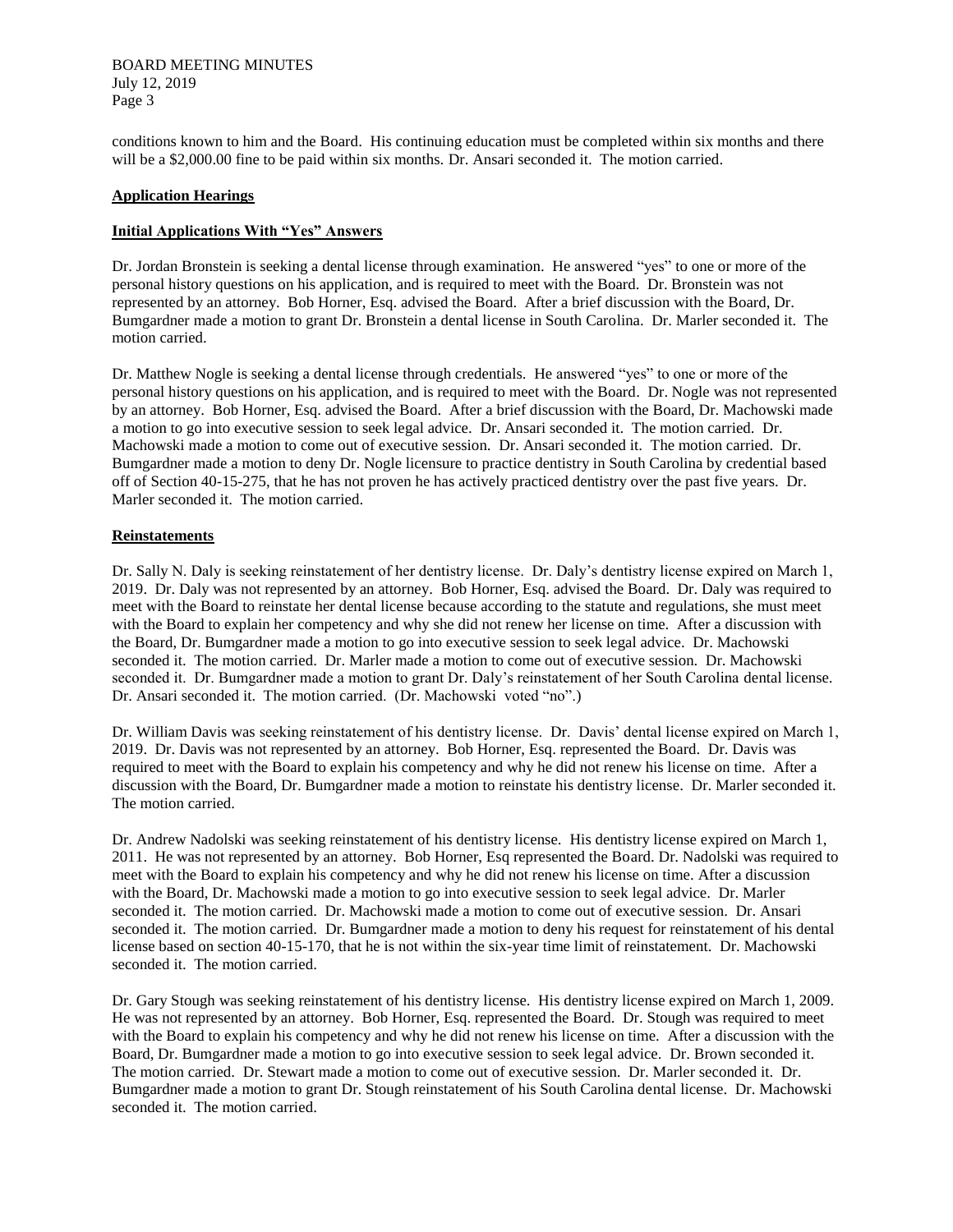Amanda Bayton, RDH was seeking reinstatement of her dental hygiene license. Her dental hygiene license expired on March 1, 2011. She was not represented by an attorney. Bob Horner, Esq. advised the Board. Ms. Bayton was required to meet with the Board to explain her competency and why she did not renew her license on time. After a discussion with the Board, Dr. Bumgardner made a motion to deny Ms. Bayton's reinstatement of her dental hygiene license. Dr. Marler seconded it. The motion carried.

Elizabeth DePalma, RDH was seeking reinstatement of her dental hygiene license. Her dental hygiene license expired on March 1, 2008. She was not represented by an attorney. Bob Horner, Esq. advised the Board. Ms. DePalma was required to meet with the Board to explain her competency and why she did not renew her license on time. After a discussion with the Board, Dr. Bumgardner made a motion to deny Ms. DePalma's reinstatement of her dental hygiene license. Dr. Brown seconded it. The motion carried.

Lori Queener, RDH was seeking reinstatement of her dental hygiene license. Her dental hygiene license expired on March 1, 2015. She was not represented by an attorney. Bob Horner, Esq. advised the Board. Ms. Queener was required to meet with the Board to explain her competency and why she did not renew her license on time. After a discussion with the Board, Dr. Machowski made a motion to go into executive session to seek legal advice. Ms. Keisler seconded it. The motion carried. Dr. Bumgardner made a motion to come out of executive session. Dr. Marler seconded it. The motion carried. Dr. Machowski made a motion to grant Ms. Queener reinstatement of her dental hygiene license upon successful completion of a board-accepted refresher course. Dr. Bumgardner seconded the motion. The motion carried.

Kathleen Nohe, CDT was seeking reinstatement of her dental technician license. Her dental technician license expired on March 1, 2015. She was not represented by an attorney. Bob Horner, Esq. advised the Board. Ms. Nohe was required to meet with the Board to explain her competency and why she did not renew her license on time. After a discussion with the Board, Dr. Bumgardner made a motion to grant Ms. Nohe's reinstatement of her dental technician license. Dr. Machowski seconded it. The motion carried.

#### **Presentation on Clinical Examination Agencies and Differences Between Exams**

Dr. John Cosby gave a presentation concerning all of the dental examinations that are given throughout the United States. The board engaged in a few discussions with Dr. Cosby during his presentation. No votes were taken during or after his presentation.

#### REPORTS/INFORMATION

# **Dental Applications Review Committee Meeting Report and Recommendations Report**

Dr. Marler, Chairman of the Dental Applications Review Committee, gave the report. Dr. Marler made a motion to go into executive session to seek legal advice. Dr. Ansari seconded it. The motion carried. Dr. Ansari made a motion to come out of executive session. Dr. Machowski seconded it. The motion carried. Dr. Marler stated that the Dental Review Committee consisted of Dr.Ansari, Dr. Bumgardner, Jessica Keisler, RDH, and himself. Dr. Marler would like to make the following separate motions with respect to the dental hygiene application for licensure. Under the basis for licensure, item number three, it states there are three ways to meet criteria number three to become licensed: clinical examination, active license and practice, and license within two years. Active license and practice and license within two year are not supported by the Practice Act. Dr. Marler made a motion to strike those two licensing pathways from the dental hygienist application. In numeral three on the application, clinical examination, Dr. Marler made a motion that the Board rewrite that section so it reads as follows: "You must have successfully completed a board-approved clinical licensure examination within the past six years. The Board accepts results from ADEX and CRDTS administered exams. Under number three of the application, following clinical examination, Dr. Marler made a motion that the Board add two subsections, A and B. Dr. Marler made a motion that subsection A would read as follows: If you have gone more than six years without actively practicing or since your testing date, you will be required to establish your competency. Dr. Marler made a motion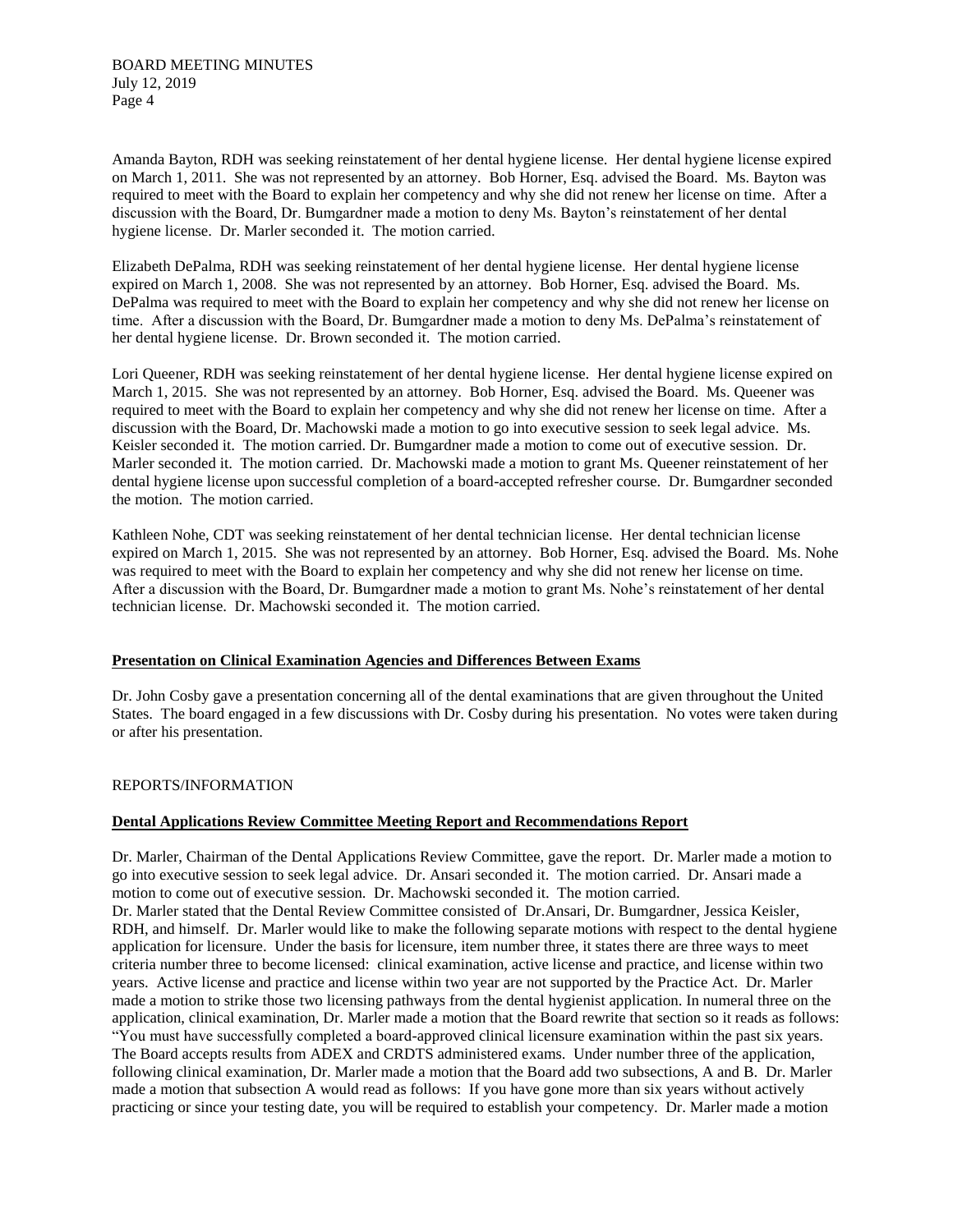to insert subsection B, which would read as follow: The Board may conduct examinations and interviews to test the qualifications of an applicant and may require additional information to ascertain the applicant's ability to render competent dental care. The Board at its discretion may refuse to issue a license to an applicant that the Board determines is not competent to practice—proof of high professional fitness and moral character. This is South Carolina Code 40-15-170, South Carolina Code 40-1-110.

Dr. Coombs stated he would like to hold those motions for a vote until the October 11, 2019 meeting. Dr. Machowski made a motion to table the motions until the next meeting so that everybody has a chance to review it. Dr. Brown seconded it. The motion carried.

Dr. Bumgardner stated the committee looked at the laws on licensure by credentials for dentists. He stated the South Carolina State Dental Board requests additional staffing to allow the Board to comply with South Carolina Code of law, Section 45-15-275. The Board requests that additional staffing for review of these licensees or licenses would be done quarterly and would require investigative skills to determine if licensees have complied with the law. Dr. Bumgardner made a motion to write a letter to the director asking for additional staff for this complex task. Dr. Ansari seconded it. The motion carried.

## **Sedation Applications and Inspection Committee Meeting and Recommendations Report**

Deferred to the October board meeting

## **Administrative Report**

Dr. Melton reported that since the last board meeting, between April  $2<sup>nd</sup>$  and July  $11<sup>th</sup>$ , our office has issued 200 initial licenses. She reported that there are 12,959 active credentials. She stated she had to send a proposed travel budget to the Director of LLR.

She reported that our office will be preparing for an election for a board member from District 5. This will be Dr. Coombs' seat. He will finish his term on December 31, 2019.

After a brief discussion with the Board about the board member appointment process, Dr. Melton concluded her report.

#### OLD BUSINESS

#### **Budget Discussion by Finance Director**

Abhijit Deshpande, Director of Finance and Procurement at LLR, stated that since he has joined working at LLR, one of his tasks was simplifying the financial information reports. After a brief discussion with the Board regarding budget matters, he concluded his report.

#### NEW BUSINESS

## **Discuss Acceptance of CDCA Nitrous Oxide and Infiltration Exams and Results for Dental Hygiene**

Shayla Overfelt, and a couple of other CDCA representatives met with the Board via phone conference. Ms. Overfelt introduced Dr. Ellis Hall, Dr. Stewart and Ms. Pat Connolly-Atkins, RDH. They are experts on the exam process. Ms. Overfelt and the others on the conference call gave an outline of how the infiltration anesthesia and nitrous oxide examinations are administered, etc. Their presentation was taken as information and no votes were taken during or after the presentation.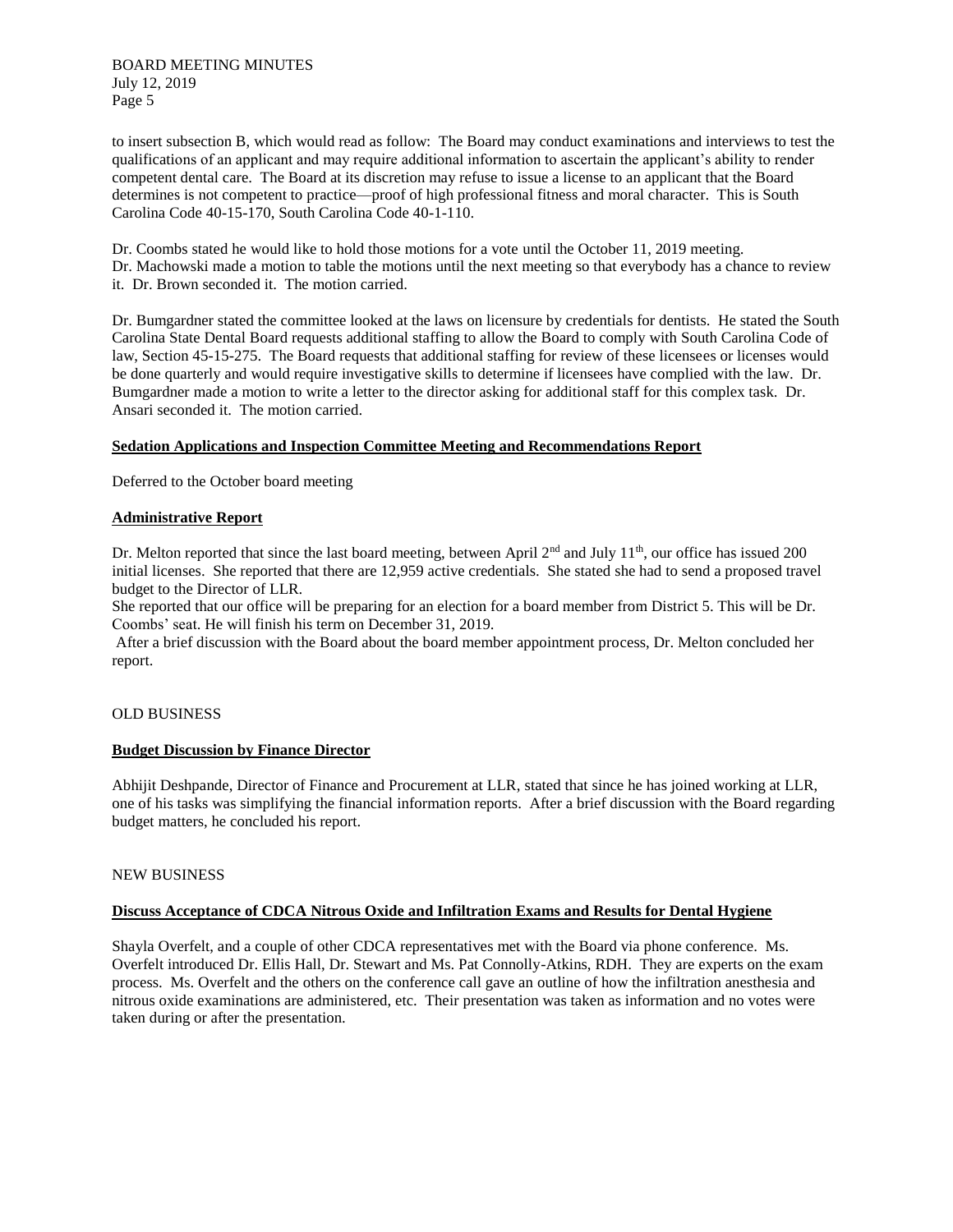# **Discuss Acceptance of CRDTS Infiltration Exam and Results for Dental Hygienists**

Kimber Cobbs, CRDTS Executive Director, met with the Board, via phone conference. She gave a presentation of the infiltration anesthesia examination process for CRDTS. Her presentation was taken as information and no votes were taken during or after the presentation.

### **Discuss Dental Hygiene Infiltration Anesthesia Refresher Course Presentation**

Amanda Hogan, RDH and Kara Hoefer, RDH, MidlandsTechnical College Instructors, met with the Board to seek approval for the refresher course that is offered at Midlands Technical College for infiltration anesthesia. After their presentation, Ms. Keisler made a motion to approve them to teach the infiltration anesthesia refresher course at Midlands Technical College. Dr. Bumgardner seconded it. The motion carried.

## **Update on Dental Hygiene Vacant Seat Election Results**

Dr. Melton, Administrator, stated Elizabeth Marchi, RDH won the recent dental hygiene election to be on the Board of Dentistry.

### **Vote on Dental Anesthesiology Being Added to Specialty Exams and Applications**

Dr. Melton, Administrator, stated that on March 11, 2019, the ADA approved anesthesiology as a specialty for dentists. Dr. Melton introduced two dentists, who have been working as dental anesthesiologists, Dr. Henly and Dr. Castell. Both of them spoke on their experiences working within this specialty. After a discussion with the Board, Dr. Brown made a motion to go into executive session to seek legal advice. Dr. Bumgardner seconded it. The motion carried. Dr. Machowski made a motion to come out of executive session. Dr. Marler seconded it. The motion carried. Dr. Machowski made a motion that the Board recognize dental anesthesiology as a specialty in the state of South Carolina. Ms. Keisler seconded it. The motion carried.

# **Vote on Board Members to Attend AADB, SRTA (proxy) and Southern Deans and Directors Meetings**

Dr. Coombs, President, asked who would like to attend the AADB meeting in Las Vegas. Dr. Bumgardner, Dr. Machowski, Dr. Ansari and Dr. Brown expressed interest in attending.

Dr. Coombs, President, asked who would like to attend the mid-winter AADB conference in Chicago. Dr. Stewart and Dr. Ansari expressed interest.

Dr. Coombs, President, asked who was interested in attending the Southern Conference of Dental Deans meeting to be held in Alabama in January. Dr. Machowski stated he would like to attend that one.

The Board discussed handling the SRTA meeting by proxy.

Dr. Coombs, President, asked if anyone wanted to attend the CRDTS meeting. Dr. Marler stated he would like to attend.

Dr. Coombs, President, asked if anyone wanted to attend the CITA annual meeting in January in San Diego. Dr. Coombs stated that he plans on attending as a CITA member, not representing the Board, as he will no longer be on the Board. Dr. Machowski stated he would like to attend. Dr. Marler stated he would like to attend the CITA meeting too. Dr. Machowski stated he will be attending the ADEX meeting. Dr. Stewart expressed interest in attending ADEX too.

## **Vote on 2020 and 2021 Board Meeting Dates**

A discussion ensued pertaining to the board meeting dates for the April 2020 and the April 2021meetings. After a brief discussion, Dr. Machowski made a motion to approve April 3, 2020 and April 9, 2021. Dr. Bumgardner seconded it. The motion carried.

### **Election of Board Officers for 2020**

The Board voted Dr. Brown as President by signifying with aye and no opposition. The vote passed. The Board voted Dr. Machowski for Vice-president with signifying with aye and no opposition. The vote passed.